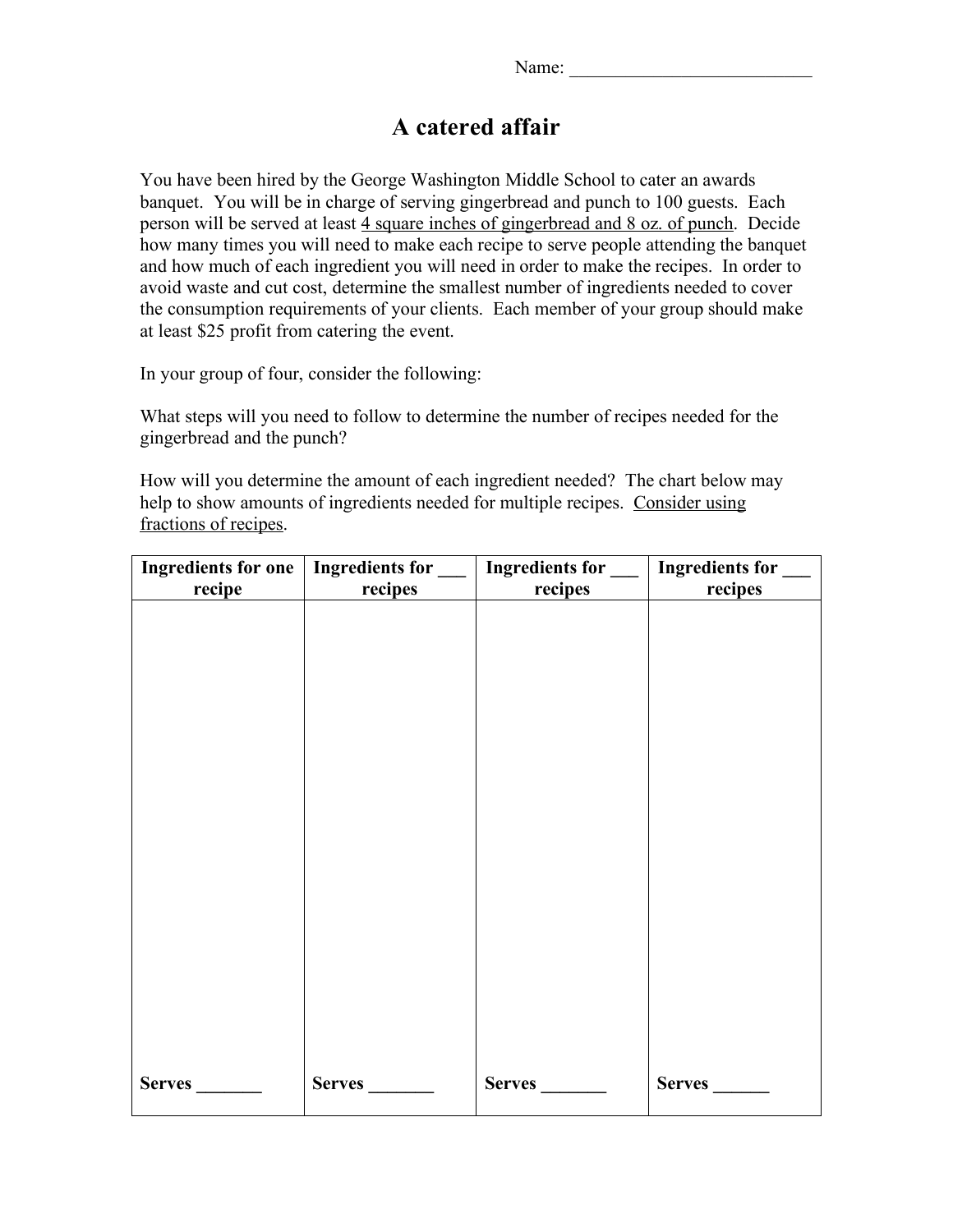Name: \_\_\_\_\_\_\_\_\_\_\_\_\_\_\_\_\_\_\_\_\_\_\_\_\_\_

## **Cost calculation chart**

| <b>Item</b>     | <b>Unit cost</b>    | <b>Amount needed</b> | <b>Cost for amount</b><br>needed |
|-----------------|---------------------|----------------------|----------------------------------|
| Margarine       | 2 cups / \$1.75     |                      |                                  |
| Sugar           | 5 lbs / \$2.49      |                      |                                  |
| Molasses        | 12 oz / \$2.69      |                      |                                  |
| Flour           | 5 lbs / \$1.99      |                      |                                  |
| Cinnamon        | $2.5$ oz / \$1.95   |                      |                                  |
| Ginger          | $1.62$ oz / \$3.50  |                      |                                  |
| Cloves          | $1.8$ oz $/$ \$1.29 |                      |                                  |
| Salt            | 26 oz / \$0.45      |                      |                                  |
| Baking soda     | 8 oz / \$0.39       |                      |                                  |
| Eggs            | 1 doz / \$0.89      |                      |                                  |
| KoolAid         | 1 pkg / \$0.19      |                      |                                  |
| Pineapple juice | 46 fl oz / \$2.15   |                      |                                  |
| Ginger ale      | 32 fl oz / \$1.09   |                      |                                  |
|                 |                     |                      | <b>TOTAL COST:</b>               |
|                 |                     |                      |                                  |

Determine the amount you need to charge for each guest in order for each of you to earn a \$25 profit. (Profit equals money received from the customer minus your cost for food items.) You may choose to make the gingerbread and punch for your class as a special treat.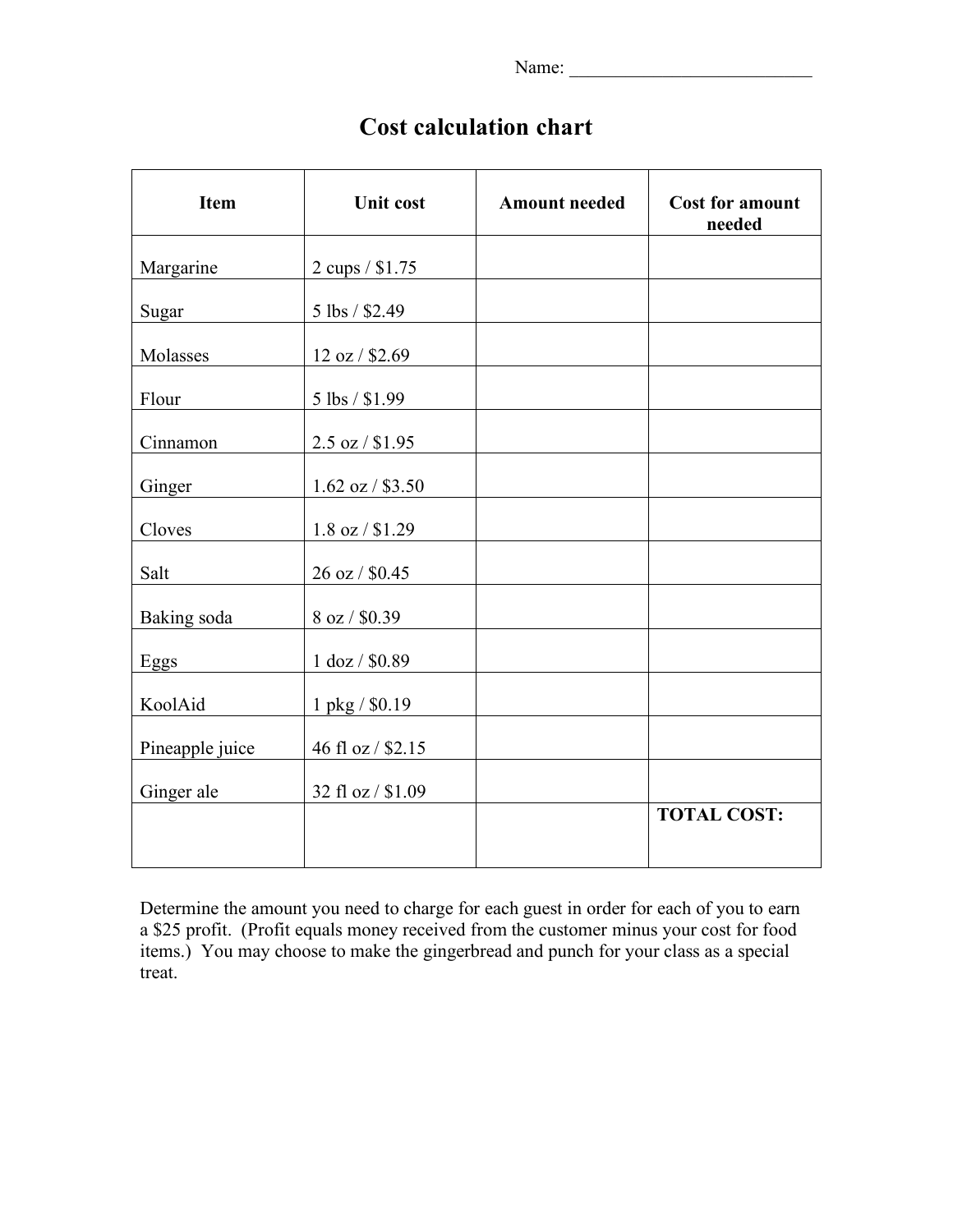| Name: |
|-------|
|-------|

## **Catering recipes**

### **Gingerbread recipe**

 $\frac{3}{4}$  cup margarine or butter  $\frac{3}{4}$  cup sugar 1 ½ cups molasses 3 ¼ cups sifted flour 1 tsp. cinnamon 1 tsp. ginger  $\frac{1}{2}$  tsp. cloves  $\frac{1}{2}$  tsp. salt 1 cup hot water 1 Tbsp. baking soda 3 beaten eggs

Cream margarine and sugar. Add molasses and blend. Sift flour, salt, and spices together. Combine baking soda and water. Add dry ingredients alternately with hot water. Add beaten eggs. Place in a greased and floured 8 x 12 pan. Bake at 350 degrees for approximately 30 minutes.

#### **Punch**

2 packages KoolAid – any flavor 1 large can pineapple juice 2 cups sugar 2 quarts water 1 quart ginger ale

Boil sugar and water. Add KoolAid to hot water. Cool and add juice. Add ginger ale when ready to serve.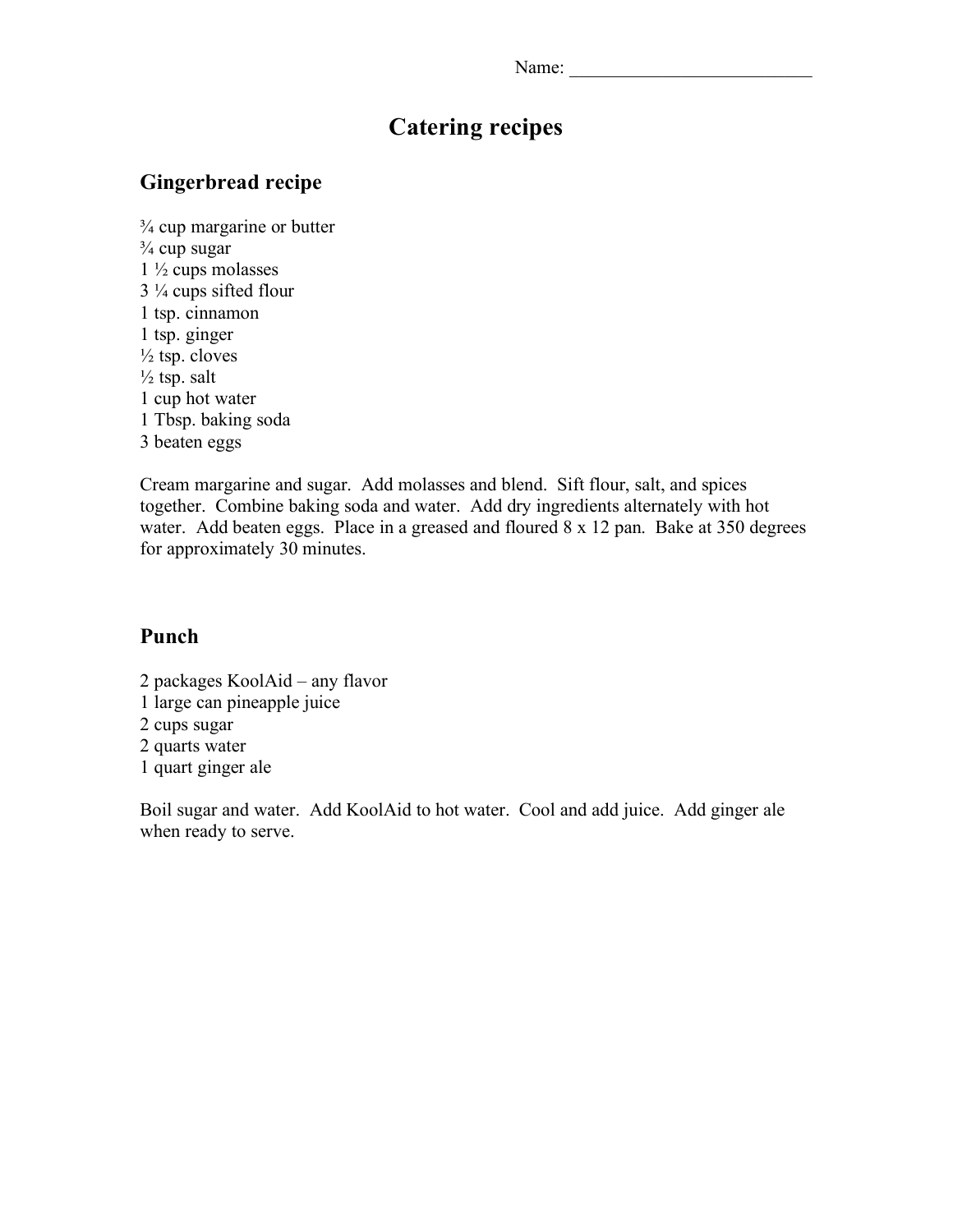# **Apple Pan Dowdy: How many recipes?**

1. The following recipe serves 8 people. You are planning a party for 16 people. How many times would you need to make this recipe to serve your guests? How much of each ingredient would you need to make your recipes? Write your new recipe in the chart.

| <b>Ingredients for 8</b>      | <b>Ingredients for 16</b> | <b>Ingredients for 20</b> |
|-------------------------------|---------------------------|---------------------------|
| $\frac{1}{2}$ cup brown sugar |                           |                           |
| 1/4 cup chopped walnuts       |                           |                           |
| $\frac{1}{4}$ cup raisins     |                           |                           |
| 3 cups apples, sliced         |                           |                           |
| 1/4 cup butter, softened      |                           |                           |
| $2/3$ cup sugar               |                           |                           |
| 2 eggs, beaten                |                           |                           |
| 4 tsp baking powder           |                           |                           |
| $\frac{1}{2}$ tsp salt        |                           |                           |
| $1\frac{1}{2}$ cups milk      |                           |                           |
| $2\frac{1}{4}$ cups flour     |                           |                           |

## **Apple Pan Dowdy**